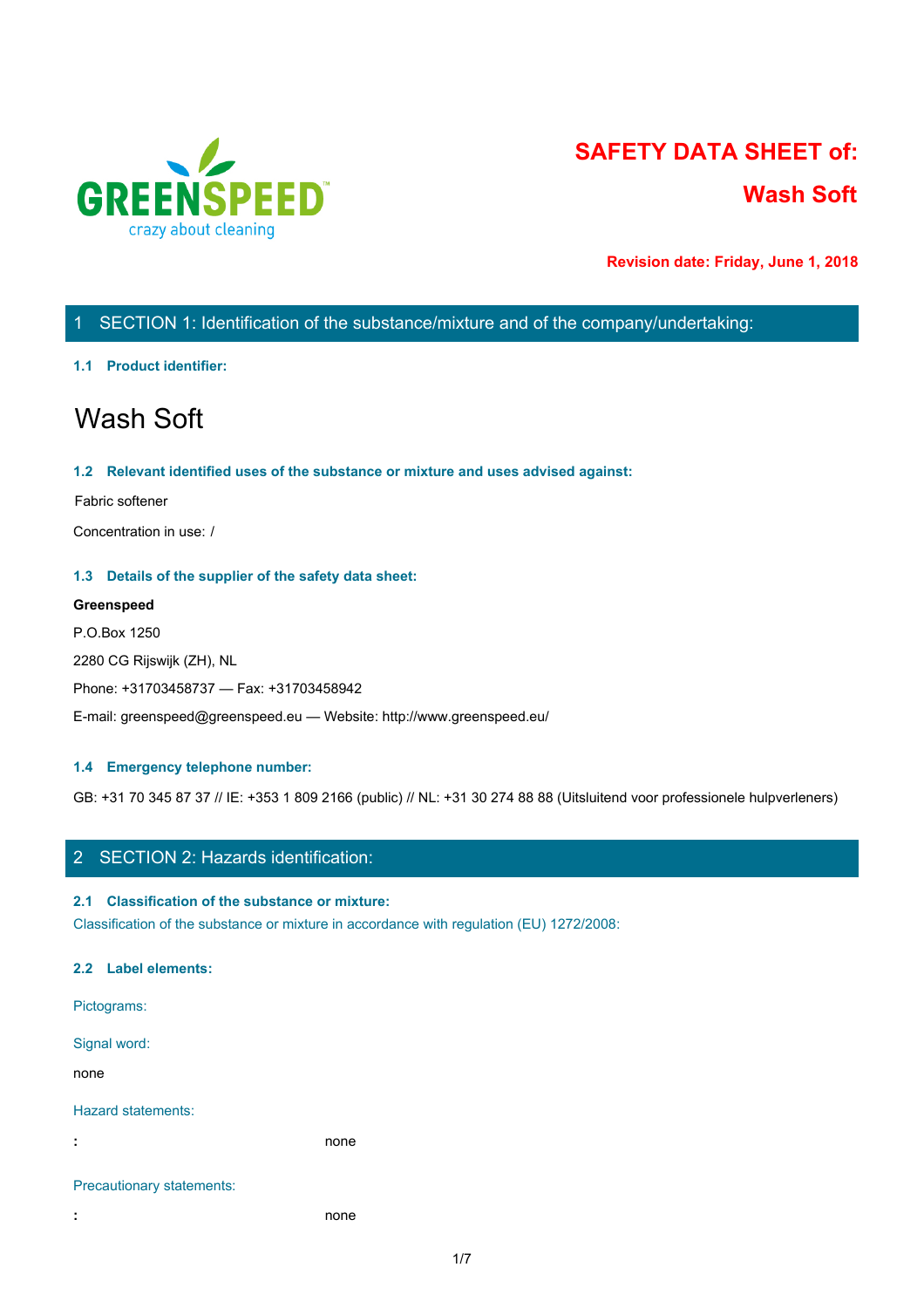## Contains:

none and the state of the state of the state of the state of the state of the state of the state of the state of the state of the state of the state of the state of the state of the state of the state of the state of the s

## **2.3 Other hazards:**

none and the state of the state of the state of the state of the state of the state of the state of the state of the state of the state of the state of the state of the state of the state of the state of the state of the s

## 3 SECTION 3: Composition/information on ingredients:

| Fatty acids, tallow, reaction products with<br>triethanolamine, di-Me sulfate-quaternized | $\leq 20 \%$ | CAS number:<br>EINECS:<br>REACH Registration number: 01-2119463889-16<br><b>CLP Classification:</b> | 931-203-0<br>H315 Skin Irrit. 2                                                                       |
|-------------------------------------------------------------------------------------------|--------------|-----------------------------------------------------------------------------------------------------|-------------------------------------------------------------------------------------------------------|
| Isopropanol                                                                               | $\leq 2\%$   | CAS number:<br>EINECS:<br>REACH Registration number: 01-2119457558-25<br><b>CLP Classification:</b> | 67-63-0<br>200-661-7<br><b>H225 Flam. Liq. 2</b><br><b>H319 Eye Irrit. 2</b><br><b>H336 STOT SE 3</b> |

For the full text of the H phrases mentioned in this section, see section 16.

## 4 SECTION 4: First aid measures:

## **4.1 Description of first aid measures:**

Always ask medical advice as soon as possible should serious or continuous disturbances occur.

| <b>Skin contact:</b> | rinse with water.                                                                                |
|----------------------|--------------------------------------------------------------------------------------------------|
| Eye contact:         | rinse first with plenty of water, if necessary seek medical attention.                           |
| Ingestion:           | rinse first with plenty of water, if necessary seek medical attention.                           |
| Inhalation:          | in case of serious or continuous discomforts: remove to fresh air and seek medical<br>attention. |

## **4.2 Most important symptoms and effects, both acute and delayed:**

| <b>Skin contact:</b> | none                                                        |
|----------------------|-------------------------------------------------------------|
| Eye contact:         | redness                                                     |
| Ingestion:           | diarrhoea, headache, abdominal cramps, sleepiness, vomiting |
| Inhalation:          | none                                                        |

## **4.3 Indication of any immediate medical attention and special treatment needed:**

none and the state of the state of the state of the state of the state of the state of the state of the state of the state of the state of the state of the state of the state of the state of the state of the state of the s

## 5 SECTION 5: Fire-fighting measures:

## **5.1 Extinguishing media:**

CO2, foam, powder, sprayed water

## **5.2 Special hazards arising from the substance or mixture:**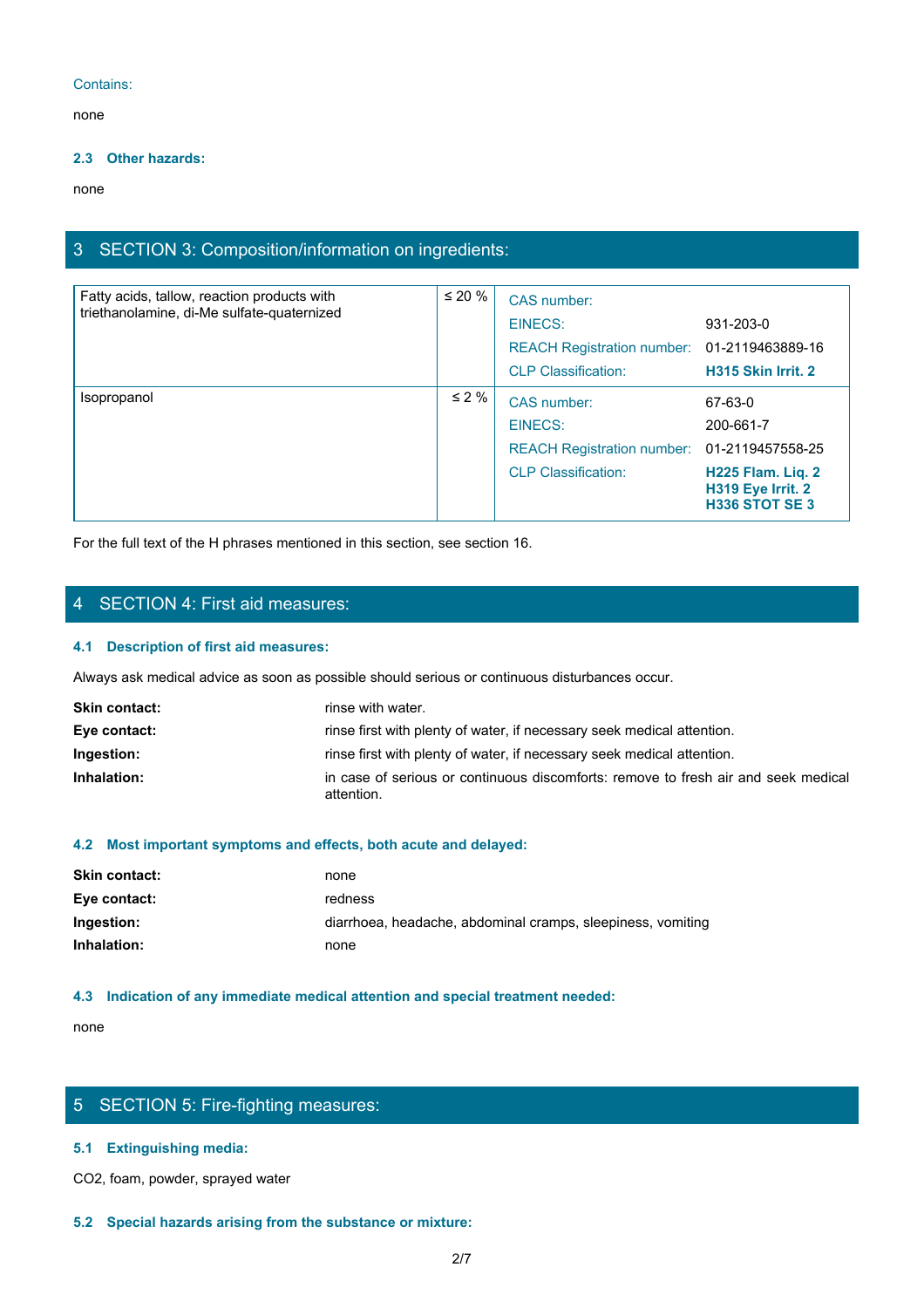## **5.3 Advice for firefighters:**

**Extinguishing agents to be avoided:** none and the state of the state of the state of the state of the state of the state of the state of the state of the state of the state of the state of the state of the state of the state of the state of the state of the s

## 6 SECTION 6: Accidental release measures:

#### **6.1 Personal precautions, protective equipment and emergency procedures:**

none<br>
Extinguishing agents to be<br>
Notice and avoided:<br>
So SECTION 6: Accidental release measures:<br>
So not walk into or touch spilled substances and avoid inhalation of fumes, smoke, dusts and vapours by staying up<br>
windRem windRemove any contaminated clothing and used contaminated protective equipment and dispose of it safely.

#### **6.2 Environmental precautions:**

do not allow to flow into sewers or open water.

#### **6.3 Methods and material for containment and cleaning up:**

Contain released substance, store into suitable containers. If possible remove by using absorbent material.

## **6.4 Reference to other sections:**

for further information check sections 8 & 13.

## 7 SECTION 7: Handling and storage:

#### **7.1 Precautions for safe handling:**

#### **7.2 Conditions for safe storage, including any incompatibilities:**

#### **7.3 Specific end use(s):**

## 8 SECTION 8: Exposure controls/personal protection:

#### **8.1 Control parameters:**

#### **8.2 Exposure controls:**

|                                   | 7.1 Precaduons for sale nandmig.                                                                                                                                                                                                                                                                                                                                |              |
|-----------------------------------|-----------------------------------------------------------------------------------------------------------------------------------------------------------------------------------------------------------------------------------------------------------------------------------------------------------------------------------------------------------------|--------------|
|                                   | handle with care to avoid spillage.                                                                                                                                                                                                                                                                                                                             |              |
|                                   | 7.2 Conditions for safe storage, including any incompatibilities:                                                                                                                                                                                                                                                                                               |              |
|                                   | keep in a sealed container in a closed, frost-free, ventilated room.                                                                                                                                                                                                                                                                                            |              |
| 7.3 Specific end use(s):          |                                                                                                                                                                                                                                                                                                                                                                 |              |
| Fabric softener                   |                                                                                                                                                                                                                                                                                                                                                                 |              |
|                                   | 8 SECTION 8: Exposure controls/personal protection:                                                                                                                                                                                                                                                                                                             |              |
| 8.1 Control parameters:           |                                                                                                                                                                                                                                                                                                                                                                 |              |
|                                   | Listing of the hazardous ingredients in section 3, of which the TLV value is known                                                                                                                                                                                                                                                                              |              |
| Isopropanol 424 mg/m <sup>3</sup> |                                                                                                                                                                                                                                                                                                                                                                 |              |
| 8.2 Exposure controls:            |                                                                                                                                                                                                                                                                                                                                                                 |              |
| <b>Inhalation</b><br>protection:  | respiratory protection is not required. Use ABEK type gas masks in case of irritating exposure. If<br>necessary, use with sufficient exhaust ventilation.                                                                                                                                                                                                       |              |
| <b>Skin</b><br>protection:        | handling with butyl-gloves (EN 374). Breakthrough time: >480' Material thickness: 0,7 mm.<br>Thoroughly check gloves before use. Take of the gloves properly without touching the outside<br>with your bare hands. The manufacturer of the protective gloves has to be consulted about the<br>suitability for a specific work station. Wash and dry your hands. | $\mathbf{w}$ |
|                                   | 3/7                                                                                                                                                                                                                                                                                                                                                             |              |
|                                   |                                                                                                                                                                                                                                                                                                                                                                 |              |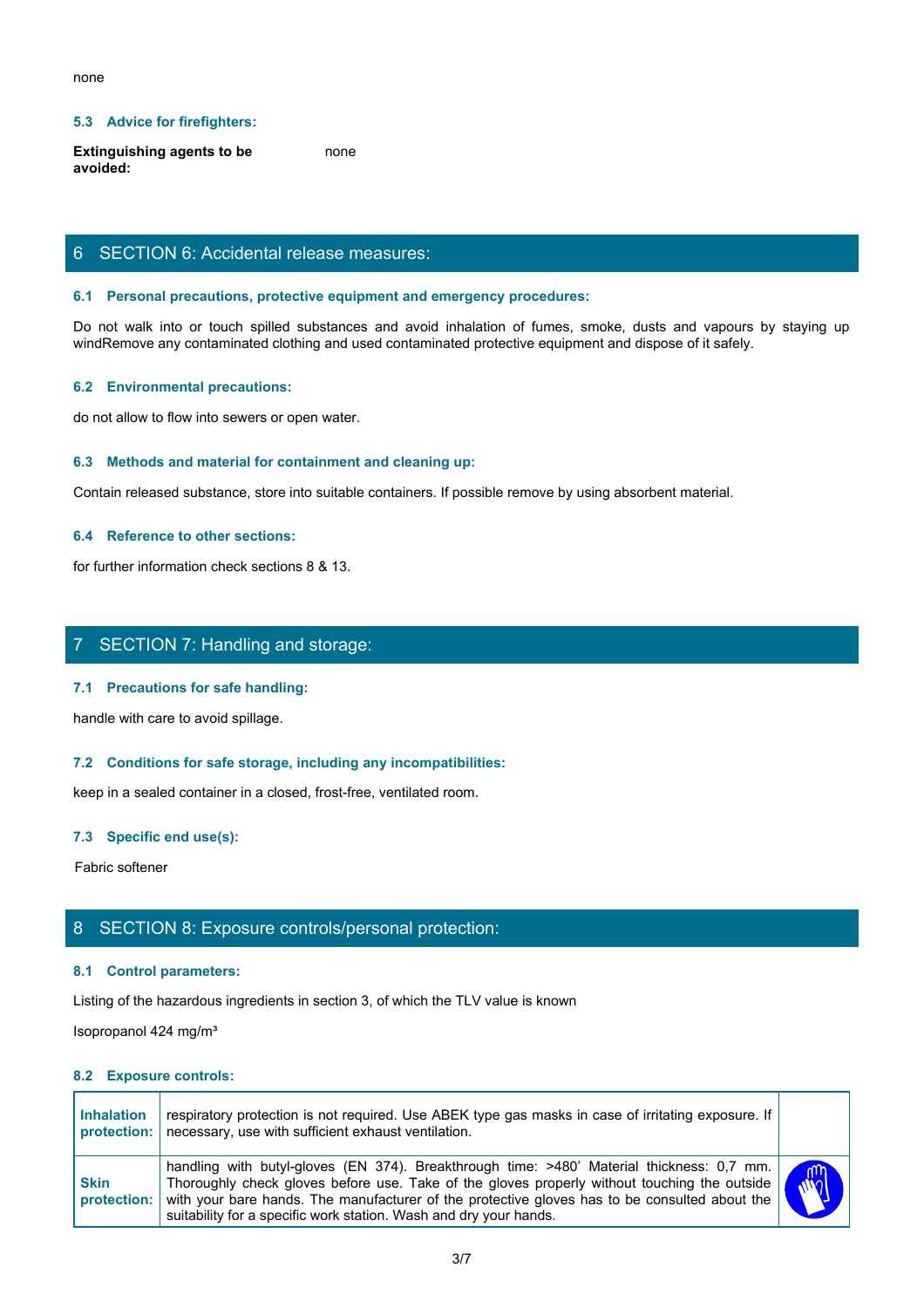| keep an eye-rinse bottle within reach. Tight-fitting safety goggles. Wear a face shield and<br>protective suit in case of exceptional processing problems. |                                                                                         |
|------------------------------------------------------------------------------------------------------------------------------------------------------------|-----------------------------------------------------------------------------------------|
|                                                                                                                                                            |                                                                                         |
|                                                                                                                                                            |                                                                                         |
|                                                                                                                                                            |                                                                                         |
|                                                                                                                                                            |                                                                                         |
|                                                                                                                                                            |                                                                                         |
|                                                                                                                                                            |                                                                                         |
|                                                                                                                                                            |                                                                                         |
|                                                                                                                                                            | <b>DE</b>                                                                               |
| amount of hazardous substances at the work station in question.                                                                                            |                                                                                         |
|                                                                                                                                                            | impermeable clothing. The type of protective equipment depends on the concentration and |

## 9 SECTION 9: Physical and chemical properties:

## **9.1 Information on basic physical and chemical properties:**

| Melting point/melting range:                              | 0 °C                 |
|-----------------------------------------------------------|----------------------|
| <b>Boiling point/Boiling range:</b>                       | 82 °C - 199 °C       |
| pH:                                                       | 2.5                  |
| pH 1% diluted in water:                                   |                      |
| Vapour pressure/20°C,:                                    | 2 332 Pa             |
| Vapour density:                                           | not applicable       |
| Relative density, 20°C:                                   | 1.0060 kg/l          |
| Appearance/20°C:                                          | liquid               |
| Flash point:                                              |                      |
| Flammability (solid, gas):                                | not applicable       |
| Auto-ignition temperature:                                | $\prime$             |
| <b>Upper flammability or explosive</b><br>limit, (Vol %): | 1                    |
| Lower flammability or explosive<br>limit, (Vol %):        | 1                    |
| <b>Explosive properties:</b>                              | not applicable       |
| <b>Oxidising properties:</b>                              | not applicable       |
| <b>Decomposition temperature:</b>                         |                      |
| <b>Solubility in water:</b>                               | completely soluble   |
| <b>Partition coefficient: n-</b><br>octanol/water:        | not applicable       |
| Odour:                                                    | characteristic       |
| <b>Odour threshold:</b>                                   | not applicable       |
| Dynamic viscosity, 20°C:                                  | 25 mPa.s             |
| Kinematic viscosity, 40°C:                                |                      |
|                                                           | $25 \text{ mm}^2$ /s |

## **9.2 Other information:**

| <b>Volatile organic component (VOC):</b> 1.80 % |  |
|-------------------------------------------------|--|
| Volatile organic component (VOC): 18.112 g/l    |  |
| <b>Sustained combustion test:</b>               |  |

## 10 SECTION 10: Stability and reactivity:

## **10.1 Reactivity:**

stable under normal conditions.

## **10.2 Chemical stability:**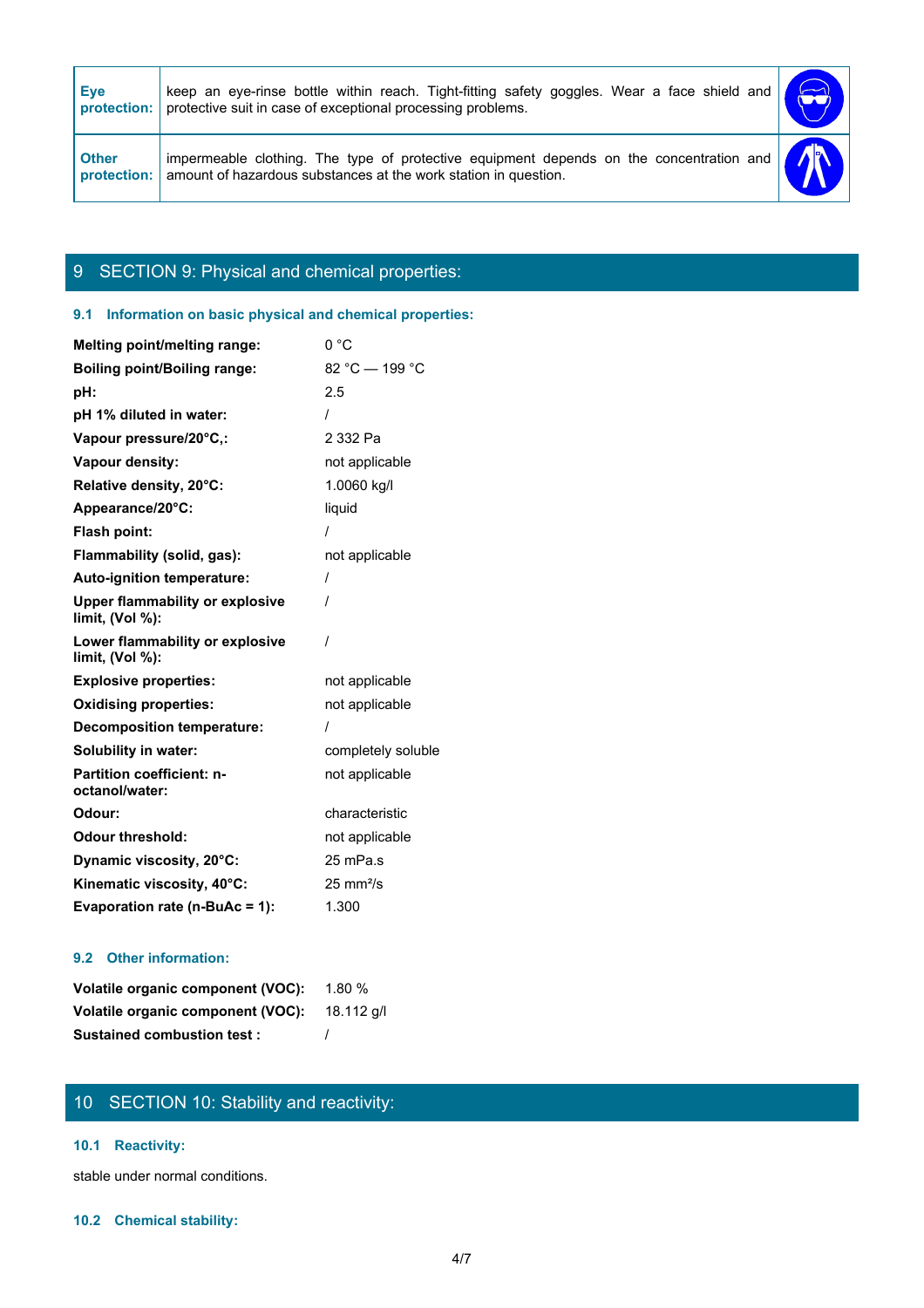extremely high or low temperatures.

#### **10.3 Possibility of hazardous reactions:**

none and the state of the state of the state of the state of the state of the state of the state of the state of the state of the state of the state of the state of the state of the state of the state of the state of the s

#### **10.4 Conditions to avoid:**

protect from sunlight and do not expose to temperatures exceeding + 50°C.

#### **10.5 Incompatible materials:**

acids, alkalines, oxidants, reductants

#### **10.6 Hazardous decomposition products:**

doesn't decompose with normal use

## 11 SECTION 11: Toxicological information:

## **11.1 Information on toxicological effects:**

About the preparation itself: No additional data available

**Calculated acute toxicity, ATE oral:** / **Calculated acute toxicity, ATE dermal:** /

| Calculated acute toxicity, ATE oral: /                                                                                                                |                                                                                      |                                        |  |
|-------------------------------------------------------------------------------------------------------------------------------------------------------|--------------------------------------------------------------------------------------|----------------------------------------|--|
| <b>Calculated acute toxicity, ATE</b><br>dermal:                                                                                                      |                                                                                      |                                        |  |
| Fatty acids, tallow, reaction products with<br>triethanolamine, di-Me sulfate-quaternized                                                             | LD50 oral, rat:<br>LD50 dermal, rabbit:<br>LC50, Inhalation, rat, 4h: $\geq$ 50 mg/l | 2 000 mg/kg<br>$\geq$ 5 000 mg/kg      |  |
| Isopropanol                                                                                                                                           | LD50 oral, rat:<br>LD50 dermal, rabbit:<br>LC50, Inhalation, rat, 4h: $\geq$ 50 mg/l | $\geq 5000$ mg/kg<br>$\geq 5000$ mg/kg |  |
|                                                                                                                                                       |                                                                                      |                                        |  |
| 12 SECTION 12: Ecological information:                                                                                                                |                                                                                      |                                        |  |
| 12.1 Toxicity:                                                                                                                                        |                                                                                      |                                        |  |
| Isopropanol                                                                                                                                           | <b>LC50 (Fish):</b><br>LC50 (Daphnia):                                               | 10000 mg/l<br>> 10000 mg/L (24h)       |  |
| 12.2 Persistence and degradability:                                                                                                                   |                                                                                      |                                        |  |
| The surfactants contained in this preparation comply with the biodegradability criteria as laid down in Regulation (EC)<br>No.648/2004 on detergents. |                                                                                      |                                        |  |
| 12.3 Bioaccumulative potential:                                                                                                                       |                                                                                      |                                        |  |
|                                                                                                                                                       | <b>Additional data:</b>                                                              |                                        |  |
| Isopropanol                                                                                                                                           | Log Pow: 0.05                                                                        |                                        |  |

## 12 SECTION 12: Ecological information:

## **12.1 Toxicity:**

| Isopropanol | $(Fish)$ :<br>LC50 | 10000 mg/l         |
|-------------|--------------------|--------------------|
|             | LC50 (Daphnia):    | > 10000 mg/L (24h) |

#### **12.2 Persistence and degradability:**

#### **12.3 Bioaccumulative potential:**

|                              | data:<br>---       |
|------------------------------|--------------------|
| Isopropanol<br>$\sim$ $\sim$ | Pow: 0.05<br>⊥oa ' |

## **12.4 Mobility in soil:**

**Water hazard class, WGK (AwSV):** 2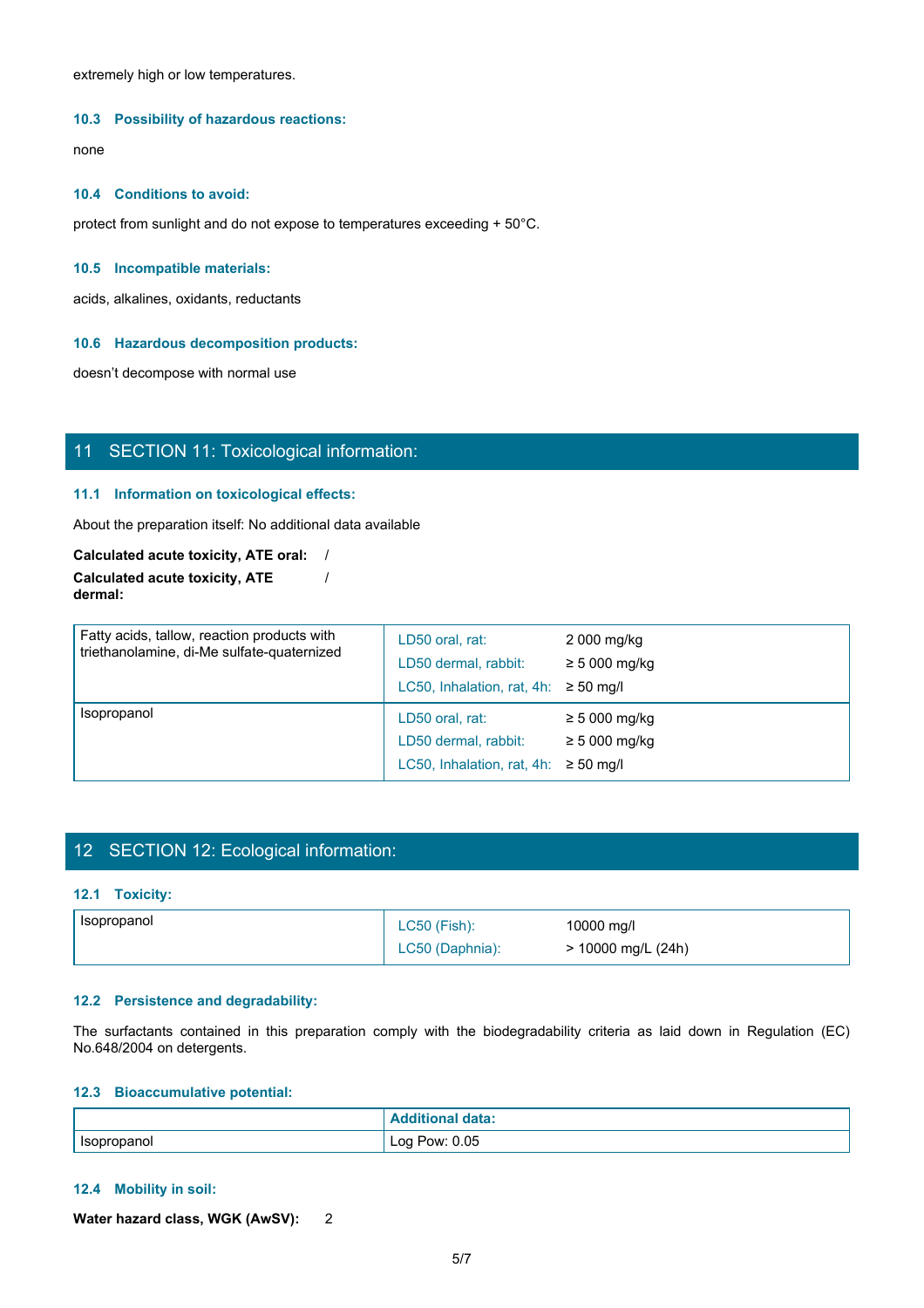## **12.5 Results of PBT and vPvB assessment:**

No additional data available

#### **12.6 Other adverse effects:**

No additional data available

## 13 SECTION 13: Disposal considerations:

## **13.1 Waste treatment methods:**

Solubility in water:<br>
No additional data available<br>
No additional data available<br>
The product may be discharged in the indicated percentages of utilization, provided it is neutralised to pH 7. Possible<br>
The product may be restrictive regulations by local authority should always be adhered to.

## 14 SECTION 14: Transport information:

## **14.1 UN number:**

not applicable

## **14.2 UN proper shipping name:**

ADR, IMDG, ICAO/IATA not applicable

## **14.3 Transport hazard class(es):**

| Class(es):                              | not applicable |
|-----------------------------------------|----------------|
| Identification number of the<br>hazard: | not applicable |

## **14.4 Packing group:**

## **14.5 Environmental hazards:**

#### **14.6 Special precautions for user:**

| <b>Hazard characteristics:</b> | not applicable |
|--------------------------------|----------------|
| <b>Additional guidance:</b>    | not applicable |

## 15 SECTION 15: Regulatory information:

#### **15.1 Safety, health and environmental regulations/legislation specific for the substance or mixture:**

| not applicable<br>not applicable<br>15 SECTION 15: Regulatory information:<br>15.1 Safety, health and environmental regulations/legislation specific for the substance or mixture:<br>$\overline{2}$<br>Volatile organic component (VOC): 1.799 %<br>18.112 g/l<br>Cationic surfactants 5% - 15%, Perfumes (Benzyl Benzoate, Benzyl Salicylate,<br>Hydroxyisohexyl 3-Cyclohexene Carboxaldehyde, Linalool), Preservatives (Sorbic<br>Acid)<br>6/7 | hazard:                                            | <b>TIOL applicable</b> |
|---------------------------------------------------------------------------------------------------------------------------------------------------------------------------------------------------------------------------------------------------------------------------------------------------------------------------------------------------------------------------------------------------------------------------------------------------|----------------------------------------------------|------------------------|
|                                                                                                                                                                                                                                                                                                                                                                                                                                                   | 14.4 Packing group:                                |                        |
|                                                                                                                                                                                                                                                                                                                                                                                                                                                   | not applicable                                     |                        |
|                                                                                                                                                                                                                                                                                                                                                                                                                                                   | 14.5 Environmental hazards:                        |                        |
|                                                                                                                                                                                                                                                                                                                                                                                                                                                   | not dangerous to the environment                   |                        |
|                                                                                                                                                                                                                                                                                                                                                                                                                                                   | 14.6 Special precautions for user:                 |                        |
|                                                                                                                                                                                                                                                                                                                                                                                                                                                   | <b>Hazard characteristics:</b>                     |                        |
|                                                                                                                                                                                                                                                                                                                                                                                                                                                   | <b>Additional guidance:</b>                        |                        |
|                                                                                                                                                                                                                                                                                                                                                                                                                                                   |                                                    |                        |
|                                                                                                                                                                                                                                                                                                                                                                                                                                                   |                                                    |                        |
|                                                                                                                                                                                                                                                                                                                                                                                                                                                   |                                                    |                        |
|                                                                                                                                                                                                                                                                                                                                                                                                                                                   | Water hazard class, WGK (AwSV):                    |                        |
|                                                                                                                                                                                                                                                                                                                                                                                                                                                   |                                                    |                        |
|                                                                                                                                                                                                                                                                                                                                                                                                                                                   | Volatile organic component (VOC):                  |                        |
|                                                                                                                                                                                                                                                                                                                                                                                                                                                   | <b>Composition by regulation (EC)</b><br>648/2004: |                        |
|                                                                                                                                                                                                                                                                                                                                                                                                                                                   |                                                    |                        |
|                                                                                                                                                                                                                                                                                                                                                                                                                                                   |                                                    |                        |